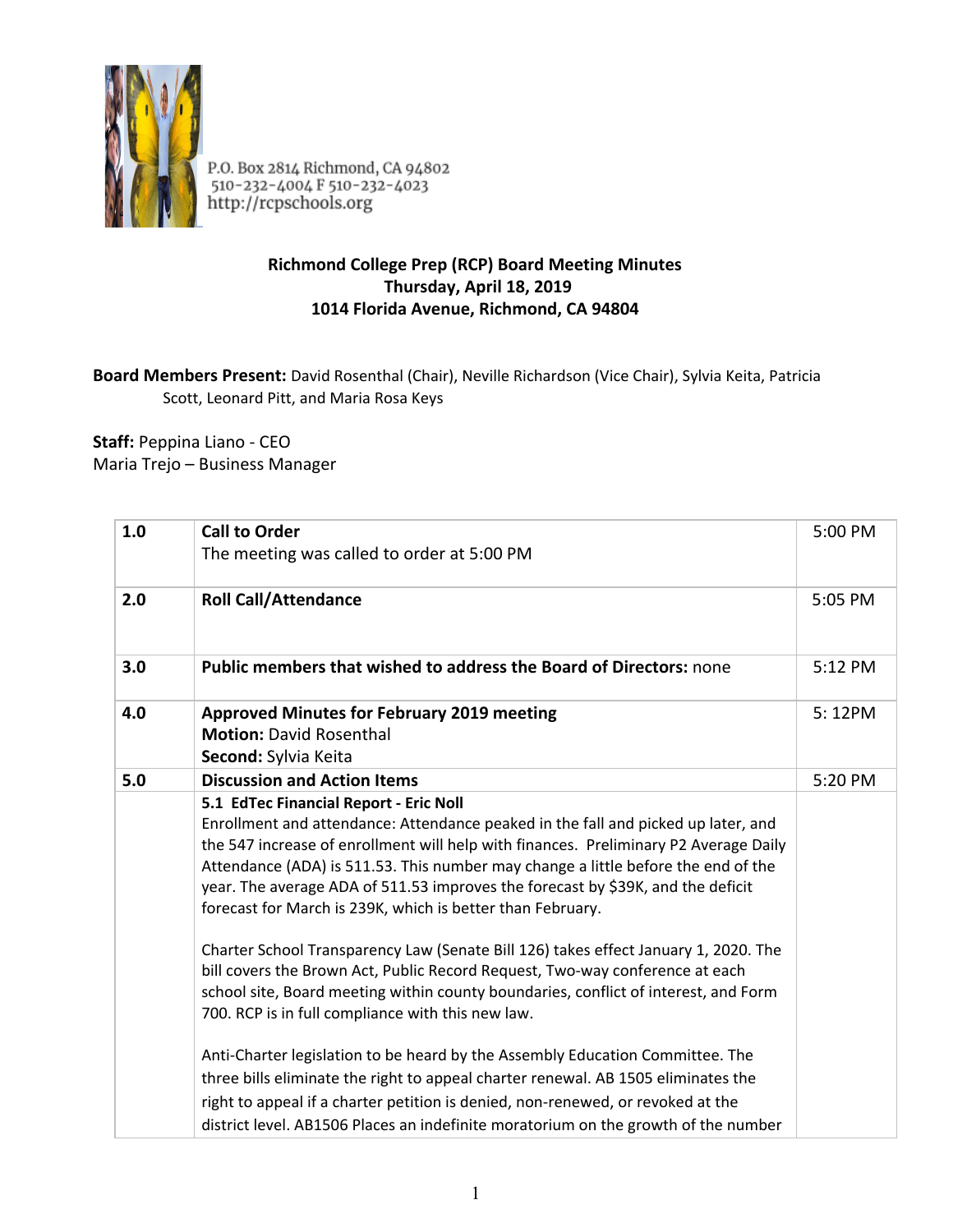of charters at the state and district levels. Jorge Lopez from Amethod Public Schools (AMPS) has been leading the charge. AB 1508 adds additional reasons that a district may deny a charter, including that a charter would have a negative financial impact on the school district.

Budget development process begins in late winter/early spring with budget approval by June 30th. Budget development is in a holding pattern due to High School Plus (HS+); more revisions to come. RCP plans to bring on Namrata Gupta for 3 yrs. as Program Developer and CEO-in-training. Investment account is trending positive.

Special Education Local Plan Area (SELPA): how do we look? As part of the District, we don't receive a dime of revenue, and we don't pay a dime of revenue. Every year, we pay \$1000 for each student, regardless of whether they need Special Ed; therefore, we spend around \$511,000 for our average of 511 students. SEPLA is not connected to District. If we went with SELPA/El Dorado, we would have greater uncertainty and the risk of having to pay more than \$1000 for each student. For example, 20-30 EdTec clients have \$300 - \$2000 per ADA. SELPA/El Dorado reimbursed 70% last year and this year 90%, based on the amount of Special Ed services actually needed. (Mr Rosenthal: is there insurance that would pay the difference? Eric: CharterSafe is general liability insurance and not sure if they cover insurance for Special Ed.) Based on all District students, SELPA/El Dorado divides the reimbursement proportionately among all schools in the district. SELPA/El Dorado gets money from the Feds and the State and will reimburse everyone they serve. In order to decide whether to go with SELPA/El Dorado, Admin will talk to CharterSafe to see if we can purchase insurance. Eric: maybe we should get HS+ started and then look at CharterSafe. The break-even point is 300 students. If HS+ starts with 60 kids, we'll have a deficit; but when ADA increases to 300 students, HS+ over time will help us. We need to make sure that the impact and timing of HS+ doesn't interfere with our need to fill up our Transitional Kindergarten (TK).

Goal for next funding year: determine opportunities for local revenues in fiscal year 2020 and beyond.

## **5.2 Board Chairman Report on Stege Elementary School - David Rosenthal**

Mr. Rosenthal: Stege Elementary School has the lowest scores in the District. West Contra Costa School District Board Member, Mister Phillips is pushing to improve Stege academic performance. It's difficult.

Mister Phillips also wants special preference for students of the church where High School Plus will be housed. RCP will do everything we can to include African American students to be part of HS+. [Note on 6/27/19: At the end of April, HS+ was not approved.]

Mister Phillips will come Friday to talk about Stege. Mr. Rosenthal is sympathetic to Mister Phillip's desire for RCP to manage Stege. We can separate it from our Charter. We could contribute tutors, IAs for 1st and 2nd grade only. For all of Stege, it would cost \$120K. We can't afford that. We must have buy-in from the Board. We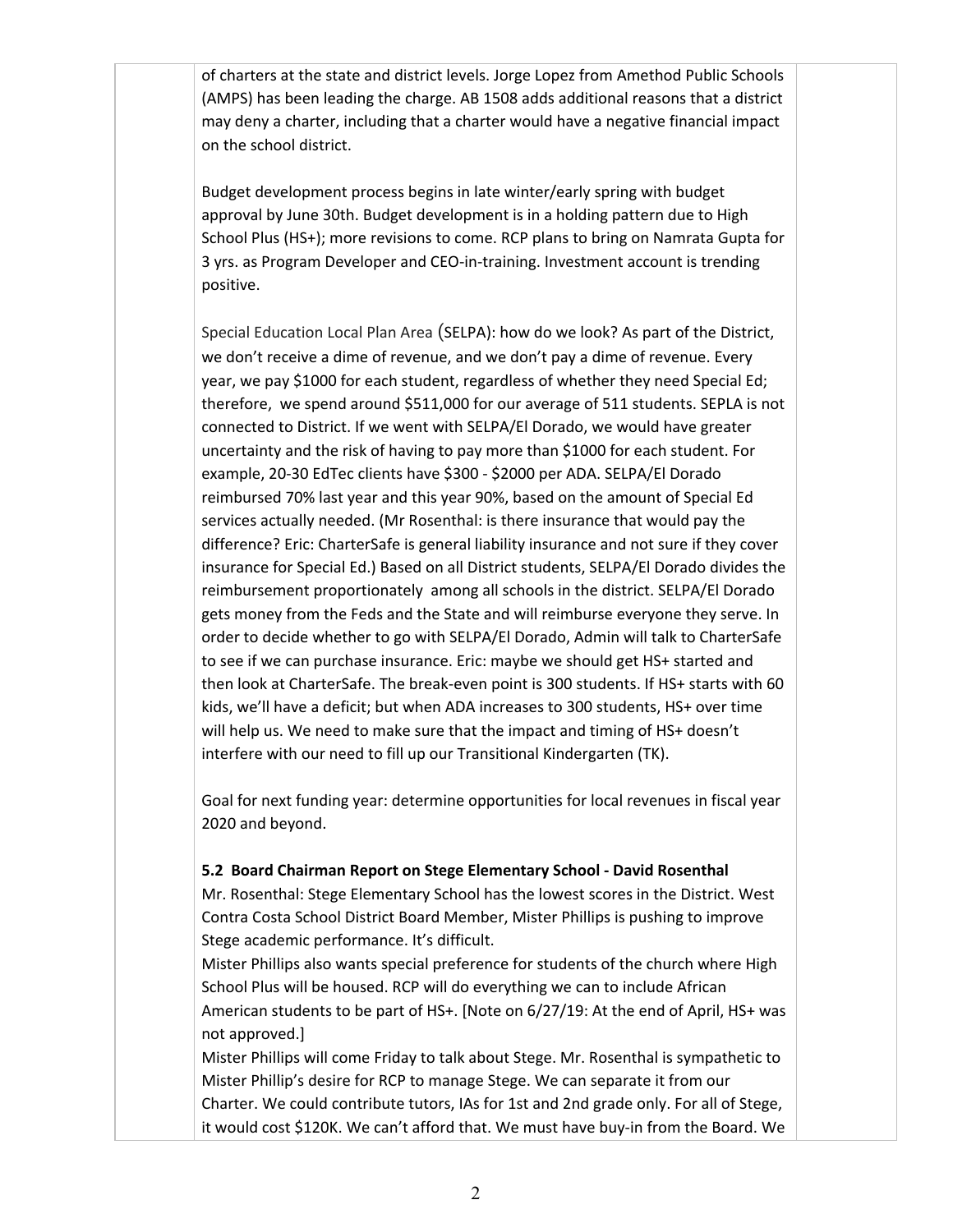|     | can present it to the Superintendent with Mister Phillips. It is worth to try. If we put |         |
|-----|------------------------------------------------------------------------------------------|---------|
|     | money in, what would the District do? We need to have governance over the                |         |
|     | program. We have to have a role and make sure it is effective. We must have              |         |
|     | significance in decision making. Must have a plan and have the resources to make         |         |
|     | the plan work. We need RCP Board full buy-in and District full buy-in.                   |         |
| 6.0 | <b>Report from CEO</b>                                                                   | 6:15 PM |
|     | 6.1 Report from CEO-- Ms. Liano                                                          |         |
|     | Through the initiative of the Chamberlin Foundation, Concourse (a non-profit             |         |
|     | offering support services for completing an undergraduate degree) presented their        |         |
|     | program to RCP. All the Instructional Assistants (IAs) were invited to attend the        |         |
|     | presentation, but only four IAs enrolled.                                                |         |
|     |                                                                                          |         |
|     | Namrata Gupta has been hired as CEO-in-training as of August 1, 2019. In the             |         |
|     | meantime, she is learning the nuances of the position with Ms. Liano's close             |         |
|     | guidance.                                                                                |         |
|     |                                                                                          |         |
|     | On April, 10th our team (Namrata Gupta, Susan Dunlap, Tana Monteiro, Eric Noll,          |         |
|     | David Rosenthal, and Cedric Jones) presented the High School+ plan to the WCCUSD         |         |
|     | Board of Trustees. Our team responded accordingly to the important questions             |         |
|     | presented by the trustees. There were a few items that need clarification, and we        |         |
|     | have received valuable support from some of the trustees to address each concern.        |         |
|     | [Note on 6/27/19: At the end of April, HS+ was not approved.]                            |         |
|     |                                                                                          |         |
|     | WCCUSD Charter Oversight staff person, Lina Delgado, will visit RCP Friday, April        |         |
|     | 26th. This is an annual visit that was established by the District four years ago.       |         |
|     |                                                                                          |         |
|     | Smarter Balanced Assessment Consortium (SBAC) testing for the current school             |         |
|     | year will begin April, 29, 2019, and testing ends by the end of May, when all            |         |
|     | students will have been tested.                                                          |         |
|     |                                                                                          |         |
|     | At the end of May, after testing is complete, we will have activities for the students   |         |
|     | like: field trips (Chabot Space Museum, Exploratorium, UCB Botanical Gardens, Tech       |         |
|     | Museum, Close Up), science fair, spelling bee, and rehearsal for graduation.             |         |
|     |                                                                                          |         |
|     | This is the first year we will graduate 8th graders. Our current eighth graders          |         |
|     | danced the waltz a few years ago when they graduated from the 6th grade.                 |         |
|     | Therefore, we will not have students in tuxedos and gowns; instead, students will        |         |
|     | wear caps and gowns. Graduation will take place Thursday, June 13th at 11 am.            |         |
|     |                                                                                          |         |
|     | English Language Proficiency Assessments for California (ELPAC): The test results        |         |
|     | have come in. RCP has reclassified 53 students. We will evaluate students that have      |         |
|     | the English Language Development (ELD) status and provide one-to-one                     |         |
|     | intervention. Also, we have identified that many English Learners (EL) have a            |         |
|     | learning disability. We have 11 EL students in the upper grades that have not been       |         |
|     | reclassified, so we will ask Susan Dunlap to discern why that is. Writing is difficult   |         |
|     | for EL students, and the 11 EL students are not accomplished readers and writers.        |         |
|     |                                                                                          |         |